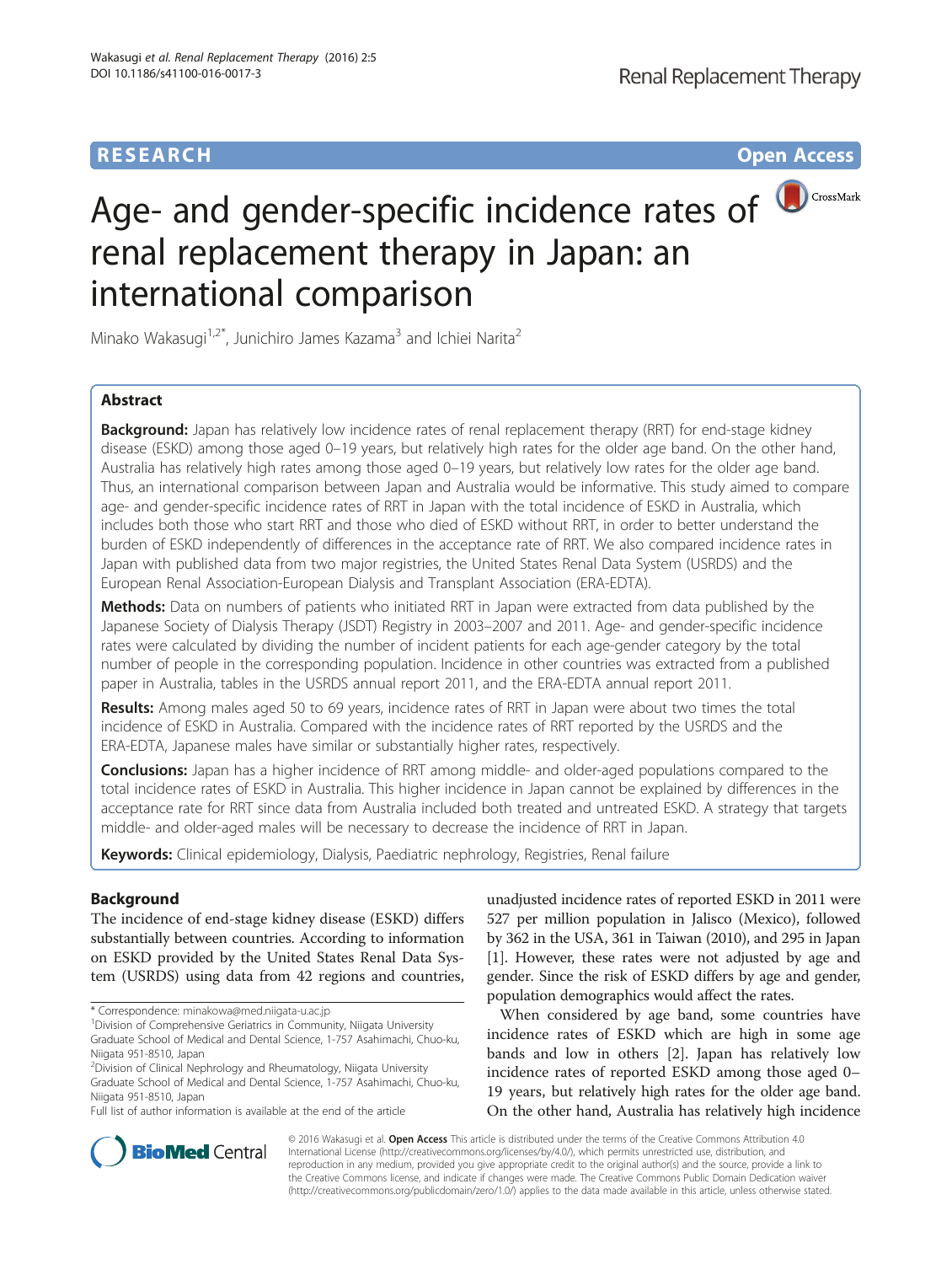rates of reported ESKD among those aged 0–19 years, but relatively low rates for the older age band [[2\]](#page-6-0). These findings suggest that an international comparison of age- and gender-specific incidence rates between Japan and Australia would be informative and drive further research.

Recently, the total incidence of ESKD in Australia, which includes both those who start renal replacement therapy (RRT) and those who die of ESKD without RRT, has been estimated [\[3](#page-6-0)]. Unfortunately, no data are available on the total incidence of adult ESKD in Japan. However, it would be more informative to compare the incidence of RRT in Japan with the total incidence of ESKD in Australia, rather than the reported incidence rates of ESKD (which include only those who start RRT), in order to better understand the burden of ESKD independently of differences in the acceptance rate of RRT.

This study aimed to compare age- and gender-specific incidence rates of RRT in Japan with the total incidence of ESKD in Australia. We also compared incidence rates in Japan with published data from two major registries, the USRDS and the European Renal Association-European Dialysis and Transplant Association (ERA-EDTA).

# Methods

## Data source

Data on numbers of patients who initiated RRT in Japan were extracted from data published by the Japanese Society of Dialysis Therapy (JSDT) Registry in 2003–2007 [[4](#page-6-0)–[8\]](#page-6-0) and 2011 [[9\]](#page-6-0). Data collection methods of the JSDT Registry have been described elsewhere [\[9\]](#page-6-0). In brief, the JSDT Registry collects annual data by sending questionnaires to all dialysis facilities in Japan. Response rates were 99.12 % in 2003 [\[4](#page-6-0)], 98.73 % in 2004 [[5\]](#page-6-0), 98.87 % in 2005 [\[6](#page-6-0)], 98.37 % in 2006 [\[7](#page-6-0)], 98.88 % in 2007 [\[8](#page-6-0)], and 99.0 % in 2011 [\[9](#page-6-0)]. It is important to note that only patients who underwent dialysis treatment were included in the JSDT Registry, as data were unavailable for adult patients who did not initiate dialysis or who received a preemptive kidney transplant. Although the number of preemptive kidney transplant patients is still small among the adult Japanese population [\[10](#page-6-0)], there has been a marked increase in the use of preemptive kidney transplantation as the initial treatment modality for paediatric RRT [[11\]](#page-6-0). Thus, we also extracted data on incident paediatric ESKD patients in Japan from survey data published by the Japanese Society for Paediatric Nephropathy (JSPN) in 2006–2011 [[11\]](#page-6-0), which included patients who did not initiate RRT or who received preemptive kidney transplants.

Population data in 2003–2007 and 2011 were extracted from the national census [[12, 13\]](#page-6-0). Data on ageand gender-specific total incidence of ESKD in Australia were extracted from a published paper [\[3](#page-6-0)]. We also

extracted data on the age-specific incidence of reported ESKD from tables in the 2011 USRDS annual report [[14](#page-6-0)] and the 2011 ERA-EDTA annual report [[15\]](#page-6-0).

# Data analyses

Age- and gender-specific incidence rates were calculated by dividing the number of incident patients for each agegender category by the total number of people in the corresponding population. For comparisons with total incidence rates of ESKD in Australia between 2003 and 2007, we calculated the incidence of RRT using data from the JRDR during the same time period. We also calculated the total incidence of paediatric ESKD using data from the JSPN [\[11\]](#page-6-0). Standardised incidence ratios (SIRs) were calculated by the indirect method, using age- and genderspecific total incidence rates for Australia as the reference category. Confidence intervals were determined assuming that observed cases followed a Poisson distribution.

To compare incidence rates of the USRDS and the ERA-EDTA, we calculated the incidence of RRT using data from the JRDR in 2011. The incidence of RRT at day 1 in the ERA-EDTA was used for this analysis. We also compared the total incidence of paediatric ESKD using data from the JSPN  $[11]$  for those aged  $\langle 20 \rangle$  years with the incidence of RRT reported by the USRDS and the ERA-EDTA (Additional files [1, 2,](#page-6-0) and [3\)](#page-6-0).

The current analyses used existing data without any individual patient identifiers. The study was performed according to the principles of the 2000 Declaration of Helsinki as well as the Declaration of Istanbul 2008, Japanese privacy protection laws, and ethical guidelines for epidemiological studies published by the Ministry of Education, Science and Culture, and the Ministry of Health, Labour and Welfare in 2005.

# Results and discussion

#### Age-specific incidence rates of RRT in Japan

There were 110,475 male and 62,217 female incident cases of RRT in 2003–2007 in Japan. Unadjusted overall incidence rates were 358.8 per million population (pmp) (95 % confidence interval (CI), 356.7–360.9) for males and 192.7 pmp (95 % CI, 191.2–194.2) for females (Table [1\)](#page-2-0). Age-specific incidence rates increased with age, peaking between ages 80 and 84 years in both genders. The rates were higher in males than in females; however, this gender difference was not apparent among those aged <15 years.

Using data from the JSPN [[11\]](#page-6-0), there were no gender differences in the total incidence of paediatric ESKD among children aged <10 years (Additional file [1](#page-6-0)). Age-specific total incidence rates of paediatric ESKD were higher than the incidence rates of RRT shown in Table [1](#page-2-0) for all age groups, except among those aged 15–19 years.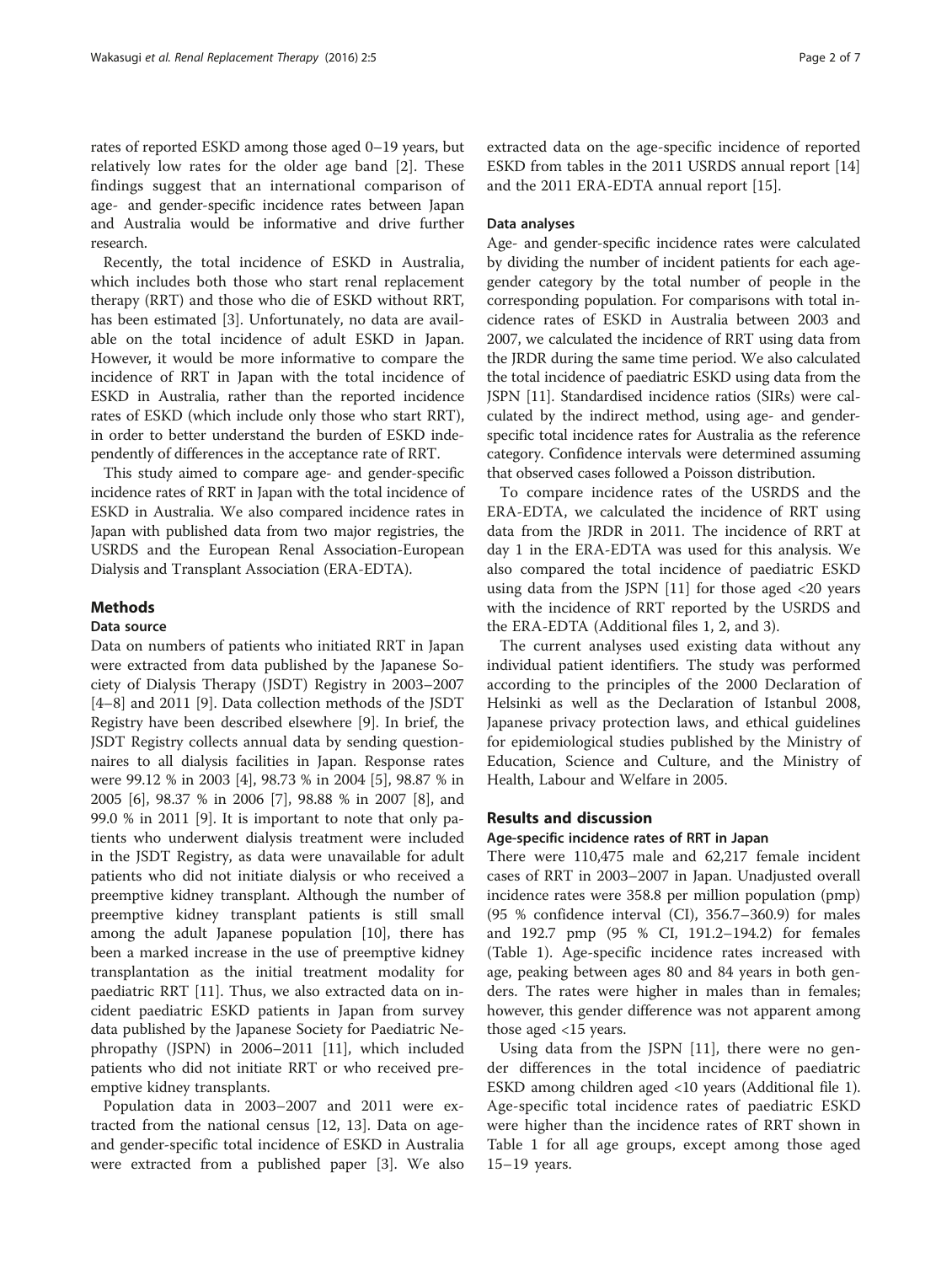| Age group<br>(years) | Males         |                         |                                  | Females       |                         |                                  |
|----------------------|---------------|-------------------------|----------------------------------|---------------|-------------------------|----------------------------------|
|                      | Incident case | Population <sup>a</sup> | Incidence <sup>b</sup> (95 % CI) | Incident case | Population <sup>a</sup> | Incidence <sup>b</sup> (95 % CI) |
| $0 - 4$              | 43            | 14,249,165              | $3.0(2.2 - 4.1)$                 | 37            | 13,551,230              | $2.7(1.9-3.8)$                   |
| $5 - 9$              | 26            | 15,075,316              | $1.7(1.1 - 2.5)$                 | 18            | 14,344,246              | $1.3(0.7 - 2.0)$                 |
| $10 - 14$            | 41            | 15,361,059              | $2.7(1.9-3.6)$                   | 38            | 14,614,548              | $2.6(1.8-3.6)$                   |
| $15 - 19$            | 128           | 16,778,802              | $7.6(6.4-9.1)$                   | 81            | 15,900,857              | $5.1(4.0-6.3)$                   |
| $20 - 24$            | 355           | 18,747,907              | 18.9 (17.0-21.0)                 | 180           | 17,744,081              | $10.1 (8.7 - 11.7)$              |
| $25 - 29$            | 681           | 20,839,834              | 32.7 (30.3-35.2)                 | 406           | 20,057,000              | 20.2 (18.3-22.3)                 |
| $30 - 34$            | 1385          | 23,994,021              | 57.7 (54.7-60.8)                 | 724           | 23,324,334              | 31.0 (28.8-33.4)                 |
| $35 - 39$            | 2176          | 22,100,968              | 98.5 (94.4-102.7)                | 1047          | 21,607,875              | 48.5 (45.6-51.5)                 |
| $40 - 44$            | 3037          | 19,854,793              | 153.0 (147.6-158.5)              | 1449          | 19,519,867              | 74.2 (70.5-78.2)                 |
| $45 - 49$            | 4734          | 19,295,649              | 245.3 (234.8-252.4)              | 2238          | 19,150,550              | 116.9 (112.1-121.8)              |
| $50 - 54$            | 8350          | 22,042,543              | 378.8 (370.7-387.0)              | 3961          | 22,159,275              | 178.8 (173.2-184.4)              |
| $55 - 59$            | 12,972        | 24,739,582              | 524.3 (515.4-533.4)              | 5644          | 25,291,277              | 223.2 (217.4-229.1)              |
| $60 - 64$            | 13,990        | 20,366,525              | 686.9 (675.6-698.4)              | 6617          | 21,542,247              | 307.2 (299.8-314.7)              |
| $65 - 69$            | 16,000        | 17,861,105              | 895.8 (882.0-909.8)              | 8213          | 19,630,862              | 418.4 (409.4-427.5)              |
| $70 - 74$            | 17,680        | 15,166,918              | 1165.7 (1148.6-1183.0)           | 9341          | 17,928,932              | 521.0 (510.5-531.7)              |
| $75 - 79$            | 15,252        | 11,193,826              | 1362.5 (1341.0-1384.3)           | 9867          | 14,967,274              | 659.2 (646.3-672.4)              |
| $80 - 84$            | 9119          | 6,180,288               | 1475.5 (1445.4-1506.1)           | 7591          | 10,954,849              | 692.9 (677.4-708.7)              |
| $\geq 85$            | 4506          | 4,061,592               | 1109.4 (1077.3-1142.3)           | 4765          | 10,559,705              | 451.2 (438.5-464.2)              |
| Total                | 110,475       | 307,909,893             | 358.8 (356.7-360.9)              | 62,217        | 322,849,009             | 192.7 (191.2-194.2)              |

<span id="page-2-0"></span>**Table 1** Incidence of end-stage kidney disease treated by dialysis in Japan, 2003–2007

Only patients who initiated dialysis treatment were included

CI confidence interval

<sup>a</sup>Five-year population at risk

<sup>b</sup>Per million age-related population (pmarp)

### Comparison with other countries

Table [2](#page-3-0) shows SIRs of the incidence of RRT in Japan in comparison with the total incidence of ESKD in Australia in 2003–2007. Overall SIRs were 1.19 (95 % CI, 1.18–1.20) for males and 0.68 (95 % CI, 0.68–0.69) for females. For males, Japan had lower SIRs at age <30 years, higher SIRs in age band 30–79, and then lower SIRs at age ≥80 years. Among males aged 50 to 69 years, incidence rates of RRT in Japan were about twice as high as the total incidence of ESKD among males in Australia. For females, Japan had lower SIRs at age <35 years, higher SIRs in age band 40– 74, and then lower SIRs at age ≥75 years. Among females aged 50 to 69 years, incidence rates of RRT in Japan were about one and a half times higher than the total incidence of ESKD among females in Australia.

When comparing the total incidence of paediatric ESKD in Japan and Australia, Japan had lower SIRs at all age groups except the female group aged 0–4 years and the male group aged 10–14 years (Additional file [2](#page-6-0)).

Figure [1](#page-3-0) shows age- and gender-specific incidence rates of adult RRT in Japan in comparison with those of the USRDS. The incidence increased with age, peaking between ages 80 and 84 years in both countries, with similar rates observed between Japanese males and the USRDS. Japanese males have also substantially higher rates compared with the ERA-EDTA (Fig. [2](#page-4-0)). Figure [3](#page-4-0) shows the age- and gender-specific paediatric incidence of RRT reported by the USRDS, the ERA-EDTA, and the JRDR. Japan has lower incidence rates compared with those reported by the USRDS and the ERA-EDTA. Similar results were obtained using data from the JSPN (Additional file [3](#page-6-0)).

# **Discussion**

This study revealed that the incidence of RRT in middleaged individuals in Japan was almost twice the total incidence of ESKD in Australia. Since data from Australia included both treated and untreated ESKD [[3\]](#page-6-0), the higher incidence in Japan cannot be explained by differences in the acceptance rate for RRT. Furthermore, compared with the incidence rates of RRT reported by the USRDS and the ERA-EDTA, Japanese males have similar or substantially higher rates, respectively. These findings suggest that there still is room for substantially decreasing gender- and age-specific incidence rates of ESKD in these populations.

The most striking finding of this study was that the incidence of RRT in middle-aged individuals in Japan was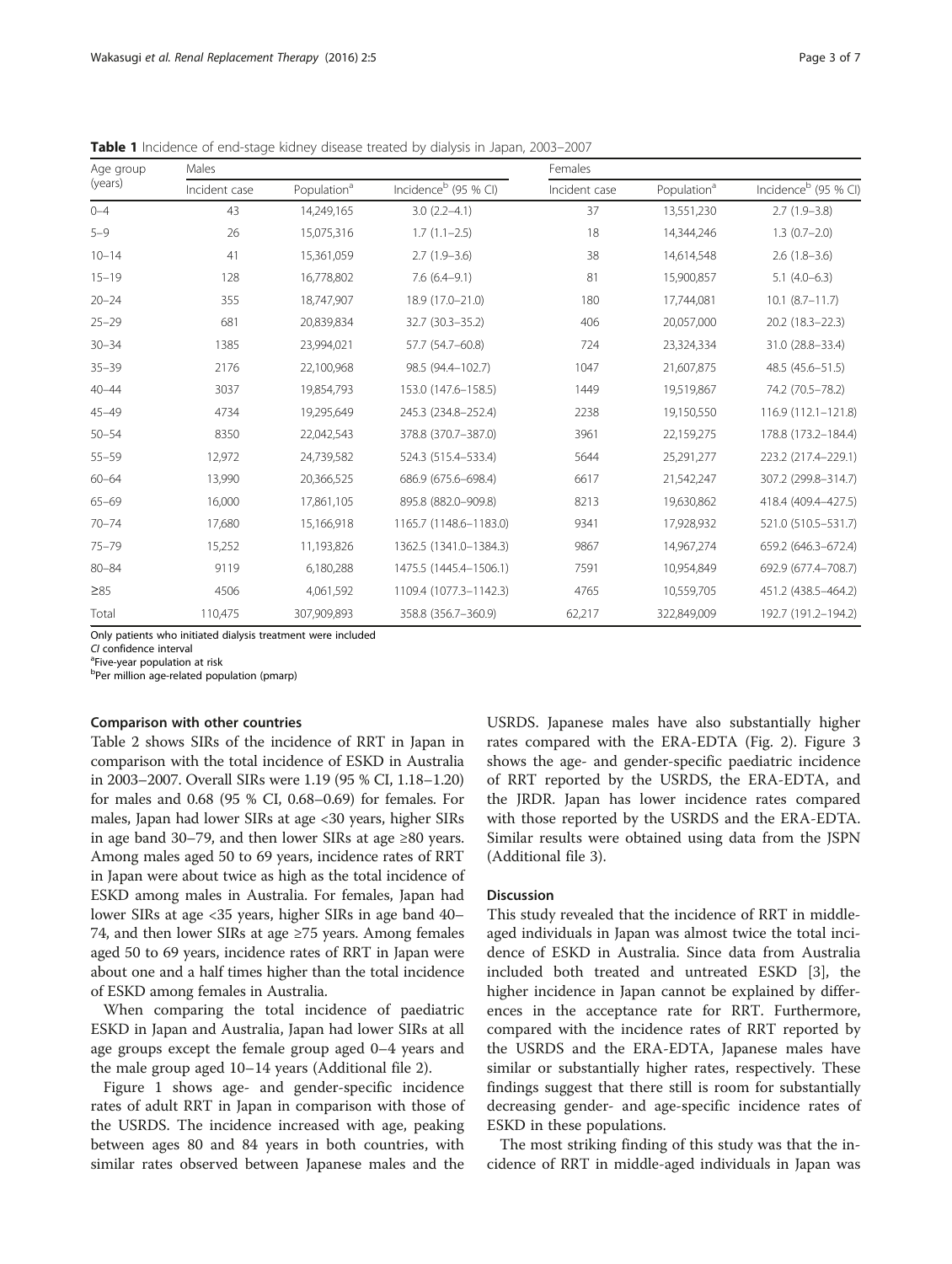| Age group<br>(years) | Males                            |                |                     | Females                          |                |                        |
|----------------------|----------------------------------|----------------|---------------------|----------------------------------|----------------|------------------------|
|                      | Incidence (95 % CI) <sup>a</sup> | Expected cases | SIR (95 % CI)       | Incidence (95 % CI) <sup>a</sup> | Expected cases | SIR (95 % CI)          |
| $0 - 4$              | $0.8(0.5-1.1)$                   | 114            | $0.38(0.27 - 0.51)$ | $0.3(0.2 - 0.6)$                 | 41             | $0.91(0.64 - 1.24)$    |
| $5 - 9$              | $0.8(0.5-1.1)$                   | 121            | $0.22(0.14 - 0.32)$ | $0.6(0.4-1.0)$                   | 86             | $0.21(0.12 - 0.33)$    |
| $10 - 14$            | $0.5(0.3-0.8)$                   | 77             | $0.53(0.38 - 0.72)$ | $0.8(0.5-1.1)$                   | 117            | $0.33(0.23 - 0.45)$    |
| $15 - 19$            | $1.6(1.3-2.1)$                   | 268            | $0.48(0.40 - 0.57)$ | $1.3(1.0-1.7)$                   | 207            | $0.39(0.31 - 0.49)$    |
| $20 - 24$            | $2.7(2.2-3.3)$                   | 506            | $0.70(0.63 - 0.78)$ | $1.8(1.4-2.3)$                   | 319            | $0.56$ (0.49-0.65)     |
| $25 - 29$            | $4.0(3.4-4.7)$                   | 834            | $0.82(0.76 - 0.88)$ | $3.0(2.5-3.6)$                   | 602            | $0.67$ $(0.61 - 0.74)$ |
| $30 - 34$            | $4.8(4.1 - 5.6)$                 | 1152           | $1.20(1.14 - 1.27)$ | $4.0(3.4 - 4.7)$                 | 933            | $0.78(0.72 - 0.84)$    |
| $35 - 39$            | $7.4(6.5-8.3)$                   | 1635           | 1.33 (1.28-1.39)    | $5.0(4.3-5.7)$                   | 1080           | $0.97(0.91 - 1.03)$    |
| $40 - 44$            | $10.4(9.4 - 11.5)$               | 2065           | $1.47(1.42 - 1.52)$ | $6.8(6.0 - 7.7)$                 | 1327           | $1.09(1.04 - 1.15)$    |
| $45 - 49$            | 13.7 (12.5-15.0)                 | 2644           | 1.79 (1.74-1.84)    | $8.7(7.9-9.8)$                   | 1666           | 1.34 (1.29-1.40)       |
| $50 - 54$            | 18.5 (17.0-20.1)                 | 4078           | $2.05(2.00 - 2.09)$ | $10.8(9.7-12.0)$                 | 2393           | $1.66(1.60 - 1.71)$    |
| $55 - 59$            | 23.6 (21.9-25.5)                 | 5839           | $2.22(2.18 - 2.26)$ | 16.3 (14.8-17.8)                 | 4122           | $1.37(1.33 - 1.41)$    |
| $60 - 64$            | 32.1 (29.8-34.7)                 | 6538           | $2.14(2.10 - 2.18)$ | 21.2 (19.4-23.3)                 | 4567           | $1.45(1.41 - 1.48)$    |
| $65 - 69$            | 49.8 (46.4-53.4)                 | 8895           | $1.80(1.77 - 1.83)$ | $33.7(31.1 - 36.6)$              | 6616           | $1.24(1.22 - 1.27)$    |
| $70 - 74$            | 80.6 (75.8-85.8)                 | 12,225         | $1.45(1.43 - 4.70)$ | 50.1 (46.6-53.9)                 | 8982           | $1.04(1.02 - 1.06)$    |
| $75 - 79$            | 127.5 (120.6-134.9)              | 14,272         | $1.07(1.05 - 1.09)$ | 75.8 (71.1-80.8)                 | 11,345         | $0.87(0.85 - 0.89)$    |
| $80 - 84$            | 216.1 (204.7-228.1)              | 13,356         | $0.68(0.67 - 0.70)$ | 117.5 (110.8-124.7)              | 12,872         | $0.59(0.58 - 0.60)$    |
| $\geq 85$            | 447.3 (524.7-570.0)              | 18,168         | $0.25(0.24 - 0.26)$ | 318.7 (305.3-332.8)              | 33,654         | $0.14(0.14 - 0.15)$    |
| Total                | 26.1 (22.5-30.0)                 | 92,784         | $1.19(1.18 - 1.20)$ | 17.0 (14.9-19.2)                 | 90,930         | $0.68$ $(0.68 - 0.69)$ |

<span id="page-3-0"></span>Table 2 SIR of ESKD in Japan compared with the total incidence of ESKD in Australia

Reproduced from [\[3\]](#page-6-0)

CI confidence interval, ESKD end-stage kidney disease, SIR standardised incidence ratio

<sup>a</sup>Per 100,000 population

almost twice the total incidence of ESKD in Australia. Although no data are available on the precise number of untreated ESKD patients in Japan, the total incidence of ESKD in Japan, including both treated and untreated patients, would be over twofold that reported in Australia.

Primary renal disease in new patients was similar between Australia and Japan. Specifically, diabetic nephropathy was the most common cause of ESKD followed by glomerulonephritis in both countries, although the proportions were slightly different. Diabetic nephropathy

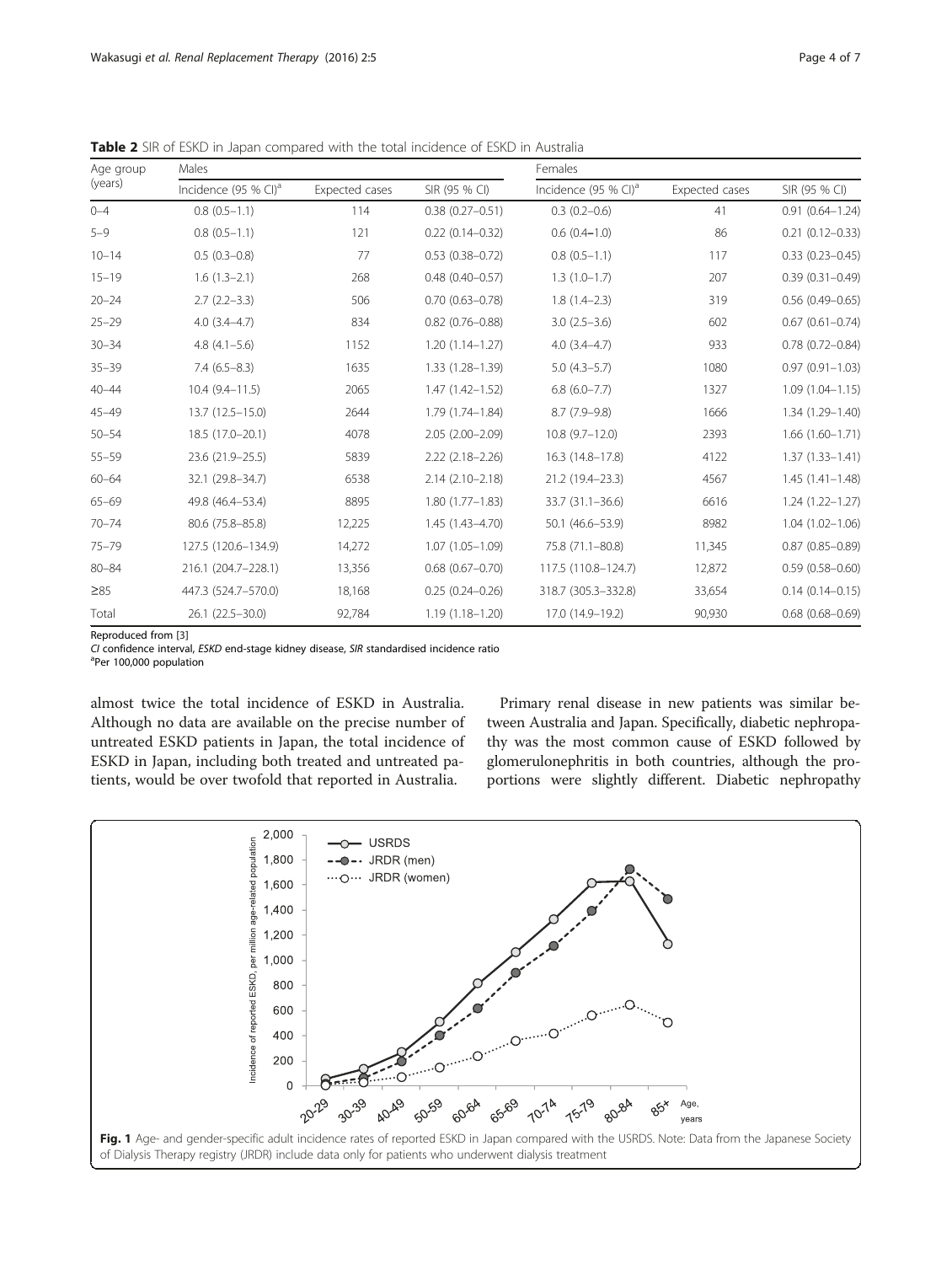<span id="page-4-0"></span>

Japanese Society of Dialysis Therapy registry (JRDR) include data only for patients who underwent dialysis treatment



accounted for 26 % of new patients in Australia and 41.0 % in Japan, respectively, in 2003, 30 and 41.0 % in 2004, 31 and 40.7 % in 2005, 32 and 36.6 % in 2006, and 31 and 43.5 % in 2007 [[4](#page-6-0)–[8](#page-6-0), [16, 17\]](#page-6-0). Glomerulonephritis and chronic glomerulonephritis were the second leading cause in Australia and Japan, respectively. In Australia, glomerulonephritis accounted for 27 % of new patients in 2003, 25 % in 2004, 24 % in 2005, 23 % in 2006, and 25 % in 2007 [[16](#page-6-0), [17\]](#page-6-0). In Japan, chronic glomerulonephritis accounted for 29.1 % in 2003, 28.1 % in 2004, 30.8 % in 2005, 23.7 % in 2006, and 23.8 % in 2007 [\[4](#page-6-0)–[8\]](#page-6-0). Due to differences in categories of underlying diseases by different registries, direct comparisons may not be possible. Furthermore, age- and sex-stratified data of primary renal disease are lacking. Given substantial differences in primary renal diseases by age, this is an important area that requires further research.

The timing of dialysis initiation was also similar between Australia and Japan. The median estimated glomerular filtration rate (eGFR) at RRT initiation in Australia was around 6 to 7 mL/min/1.73  $m^2$  between 2004 and 2007 [[18](#page-6-0)]. On the other hand, the mean eGFR at dialysis initiation in Japan was  $6.52 \text{ mL/min}/1.73 \text{ m}^2$  in 2007 [[19](#page-6-0)]. Thus, it is unlikely that Japanese patients begin dialysis at a higher eGFR than patients in Australia.

One possibility is that the estimated total incidence of ESKD in Australia is underestimated. Indeed, a recent report regarding the quality of coding of ESKD in Australian death records suggests that death records significantly underestimate the impact of ESKD [[20](#page-6-0)]. Thus, those who die of ESKD without RRT in Australia may be underestimated, and the acceptance rate of RRT in Australia may be lower than the estimated rate. Notwithstanding, the twofold increase in rates appears too large to be entirely explained by the acceptance rate of RRT.

We cannot provide a conclusive explanation as to why Japan has higher incidence rates of RRT; however, racial differences may also play a role. A prospective cohort study from the UK revealed that Indo-Asian people had a higher incidence of ESKD than their Caucasian counterparts [[21](#page-6-0)]. Another cohort study from the Netherlands revealed that South-Asian patients with type 2 diabetes, which is now the most common single cause of ESKD in Japan, had a higher incidence and faster progression of renal dysfunction compared with Dutch-European diabetic patients [\[22\]](#page-6-0). These studies suggest that the kidneys of Asians may be more vulnerable than those of other ethnic groups.

The prevalence of chronic kidney disease (CKD) stages 3 and 4 in Japan is similar to that in the USA although the general Japanese population seems to adopt a healthier lifestyle, further supporting the notion that the kidneys of Japanese people are more vulnerable. For example, the distribution of healthy lifestyle scores, which reflects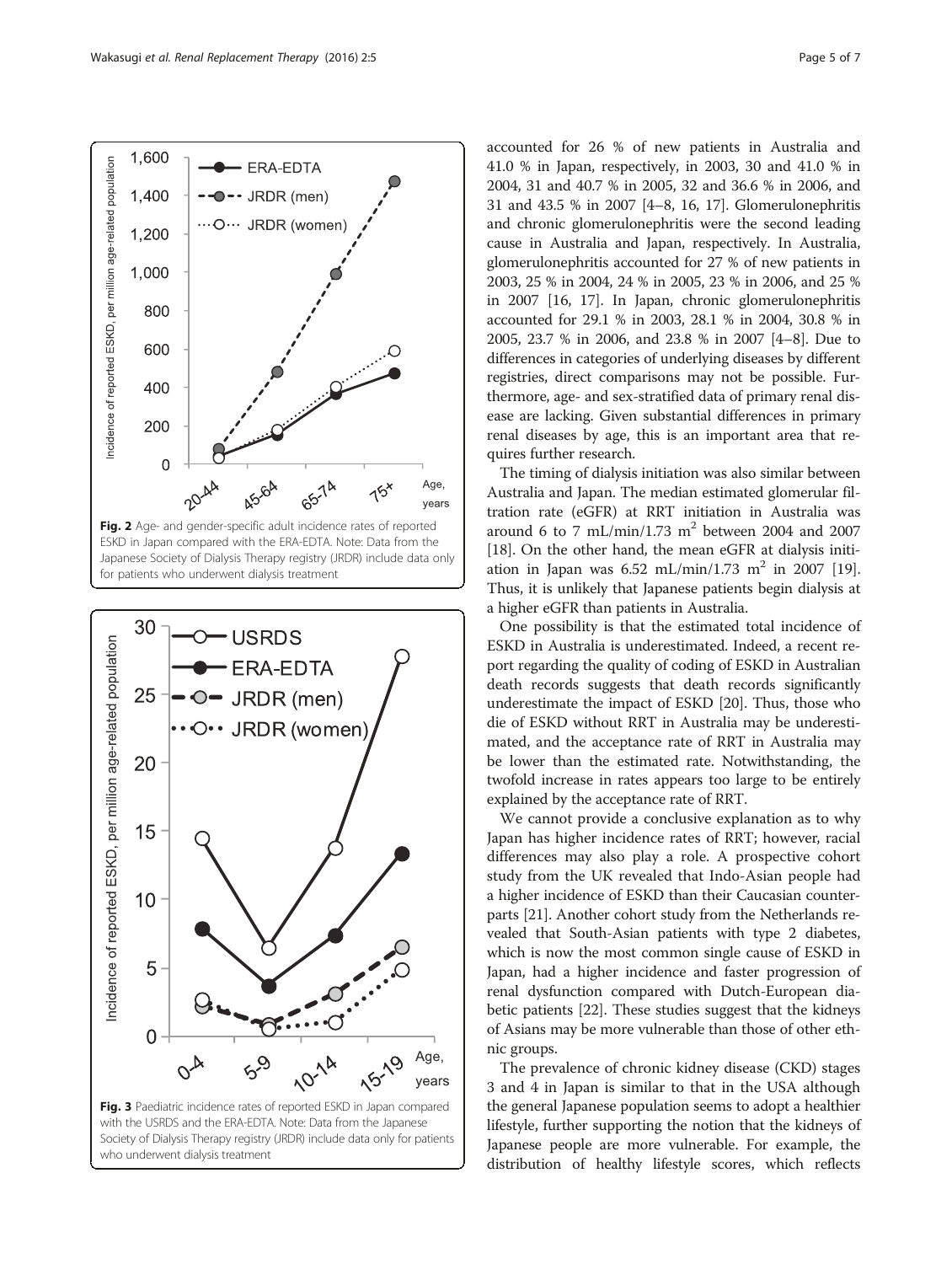adherence to five lifestyle factors (non-smoking, optimal weight, moderate alcohol intake, regular physical activity, and better eating patterns), was as follows among females aged 34 to 59 years in the USA [\[23\]](#page-6-0) and the general Japanese population aged 40 to 74 years [\[24\]](#page-6-0): 4.2 and 0.5 %, respectively, had a score of 0 (least healthy); 21 and 5.2 % had a score of 1; 34 and 17.5 % had a score of 2; 27 and 31.3 % had a score of 3; 12 and 32.3 % had a score of 4; and 2.4 and 13.3 % had a score of 5 (most healthy), although the definition of a healthy lifestyle slightly differed between the studies. Nevertheless, the prevalence of CKD stages 3 and 4 in Japan is similar to that in the USA [[25, 26](#page-6-0)]. Furthermore, the prevalence of proteinuria in Japan is reportedly much higher than that in the USA [[27\]](#page-6-0). While these all support the notion that incidence rates of ESKD can be attributed to racial differences, factors other than race may also affect the rates, since age-specific incidence rates of ESKD differ substantially between the USRDS, the ERA-EDTA, and Australia. Gathering and analysing more information on these international differences will provide better insight and help decrease the incidence of ESKD. To allow for international comparisons in the future, data for all ESKD registries should be reported in the same manner.

This study also revealed that the incidence of RRT in men is higher than that in women in Japan. The reason underlying this difference is unclear, as evidence for sex differences in the incidence of RRT is scarce. Although there are no apparent differences in the prevalence of CKD stages 3–5 between Japanese men and women, the prevalence of proteinuria, hypertension, and diabetes in men are all higher than in women in the general Japanese population [[26](#page-6-0)], suggesting that men might be more likely to progress to ESKD than women. Although access to dialysis or patient/doctor preferences may also contribute to these differences, no such data are available in Japan. Thus, the reasons underlying the sex differences should be addressed in future studies.

With respect to the young population, Japan has a lower incidence of paediatric ESKD compared to the incidence of ESKD reported by the USRDS and the ERA-EDTA. Compared with the total incidence of ESKD in Australia, Japan had lower SIRs in all age groups, except the female group aged 0–4 years and the male group aged 10–14 years. Although data available in the present study do not provide sufficient information regarding why Japan has such lower incidence rates of paediatric ESKD, there are several potential explanations. First, universal screening with the urine dip-stick test, which was introduced as an annual urinalysis screening programme for every school child since 1973 in Japan, may have been effective in preventing ESKD in children, whereas no global consensus exists on whether screening for CKD should be undertaken in children and adolescents and whether such screening is cost effective [\[28\]](#page-6-0). Although direct evidence is lacking, early referral and intervention for glomerulonephritis identified by the screening programme may have reduced the incidence of childhood ESKD in Japan [\[27](#page-6-0)]. Second, the incidence rates of paediatric ESKD might be underestimated, particularly in the group aged 15–19 years. The total incidence rates of paediatric ESKD, which included patients who did not initiate RRT or who received preemptive kidney transplants, were lower than the rates of RRT in the group aged 15–19 years, suggesting that the number of paediatric ESKD patients may be much higher than reported.

Despite the fact that Japan has one of the highest incidence rates of ESKD among adults, it was previously reported to be much lower than that in other high-income countries [\[29](#page-6-0)]. Our findings, however, suggest that it may premature to conclude that Japan has a lower incidence of paediatric ESKD compared to other countries without a more accurate survey of paediatric ESKD patients in Japan.

One strength of this study is that data were extracted from a nationwide survey of Japanese dialysis facilities and a national census. Thus, the findings should be broadly generalisable to the Japanese population. Enhanced awareness of these issues would enable nephrologists and healthcare professionals to advocate for the need to prevent the development and progression of CKD. However, our findings should be interpreted in the context of the limitation inherent to this type of study, i.e. only patients who underwent dialysis treatment were included, as data were unavailable for patients who did not initiate dialysis or who underwent preemptive kidney transplantation in Japan. However, the number of preemptive kidney transplant patients is small in Japan, with only 101 patients being reported in 2009 [\[10](#page-6-0)]. In addition, each registry uses different methods to collect and report data. This could have introduced bias. Furthermore, age- and sex-stratified data of comorbidities or primary renal disease are limited due to the data source. Given that these differ substantially by age and sex, this is an important area that requires further research.

# Conclusions

Japan has a higher incidence of RRT among the middleaged and older-aged populations compared to the total incidence rates of ESKD in Australia. Since data from Australia included both treated and untreated ESKD [[3\]](#page-6-0), the higher incidence in Japan cannot be explained by differences in the acceptance rate for RRT. Thus, a strategy targeting middle- and older-aged groups will be necessary to decrease the incidence of ESKD in Japan.